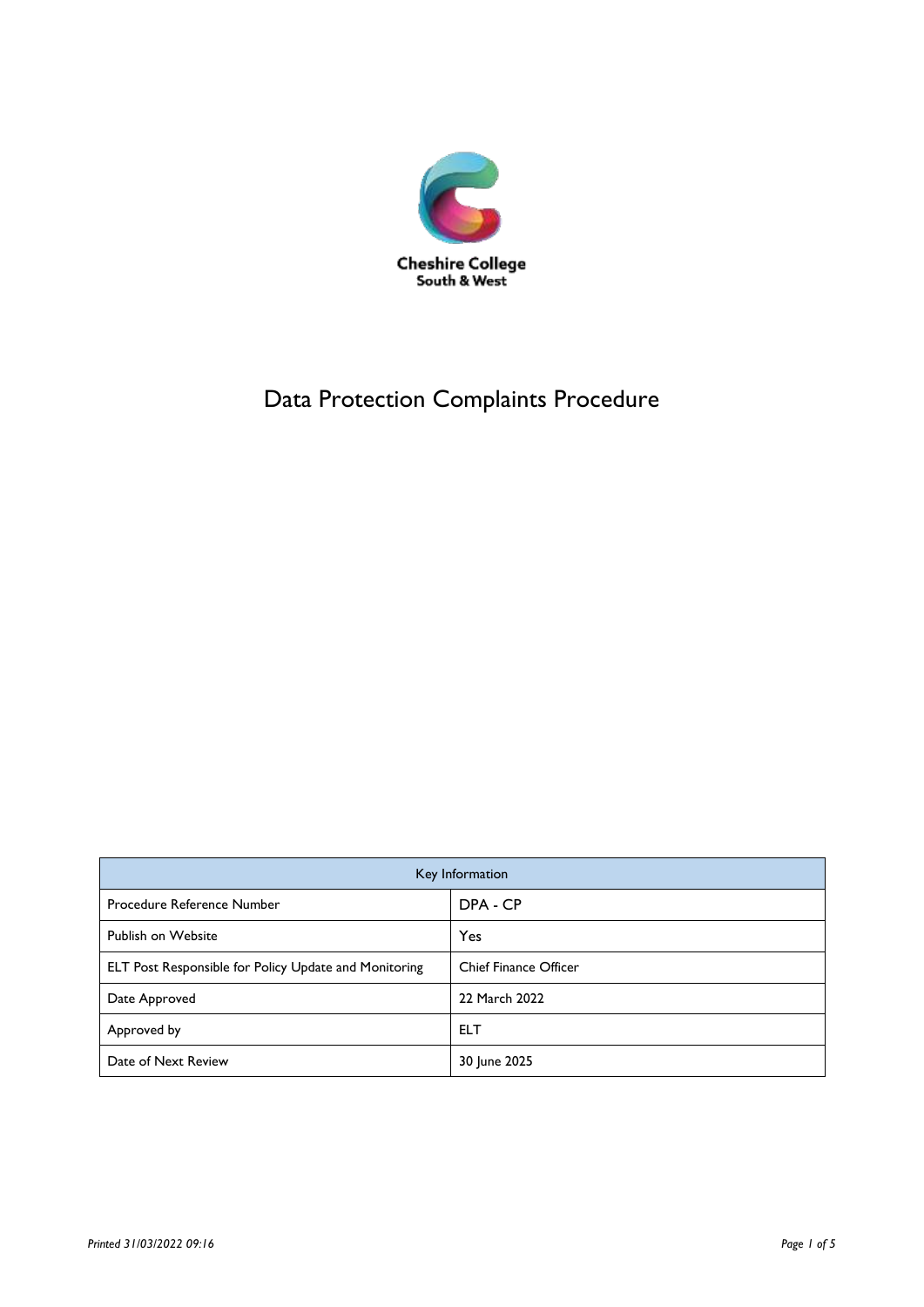### **1. Introduction**

- 1.1. The General Data Protection Regulation ("GDPR"), the Data Protection Act 2018 ("DPA 2018"), and the Privacy and Electronic Communications Regulations ("PECR") (together, the "Data Protection legislation"), give individuals rights in relation to personal data. This procedure details how Cheshire College South and West (the College) will respond to complaints from data subjects and third parties relating to the use of personal data.
- 1.2. The College is committed to providing a consistently high-quality service. However, the College recognises that individuals including students, parents, employees or other third parties may wish to raise issues or concerns regarding data protection and commits to use any such complaints to assist in the continuous improvement of standards and quality.

## **2. Scope**

- 2.1. Complaints may be made in relation to any aspect of the College's processing of personal data, this may include:
	- 2.1.1. Complaints about the handling of individual rights requests
	- 2.1.2. Complaints relating to the content of the College's Privacy Notice
	- 2.1.3. Complaints relating to any data sharing with third parties
	- 2.1.4. Complaints in relation to the use of personal data for direct marketing and/or profiling activity

#### **3. Principles of the Data Protection Complaints Procedure**

- 3.1. The College will ensure that data subjects are aware of their right to complain. This will include outlining the right to complain in the College's Privacy Statement and informing data subjects as part of responses to data subject access requests.
- 3.2. The College will treat all complaints seriously, and resolution will be sought at the earliest possible time. It is desirable that complaints are resolved through informal conciliation between the relevant parties, such as mediation, whenever possible and appropriate.
- 3.3. The College will manage complaints in a way that is timely and efficient, is fair and transparent to all parties and promotes a feedback culture to support service improvements.
- 3.4. The College endeavours to ensure that complaints are handled in accordance with the published policy. On some occasions this may not be feasible (such as during college closure periods). Any potential delay to the prescribed timescales will be communicated to the complainant at the earliest possible time.

#### **4. Recording and monitoring of complaints**

- 4.1. Complaints are recorded on a centralised data base and monitored in order to identify problems and trends.
- 4.2. Information relating to complaints is used to provide reports and supports the College in improving the service it provides and enhancing student experience.
- 4.3. The College Executive Leadership Team (ELT) and Corporation (Governors) maintain oversight of complaints through updates and reports.

## **5. Complaints Process**

- 5.1. A flowchart outlining the College's process is set out in Annex A.
- 5.2. Complaints should be sent directly to the Data Protection Officer at dataprotect@ccsw.ac.uk. The Data Protection Officer will normally acknowledge the complaint within 5 working days.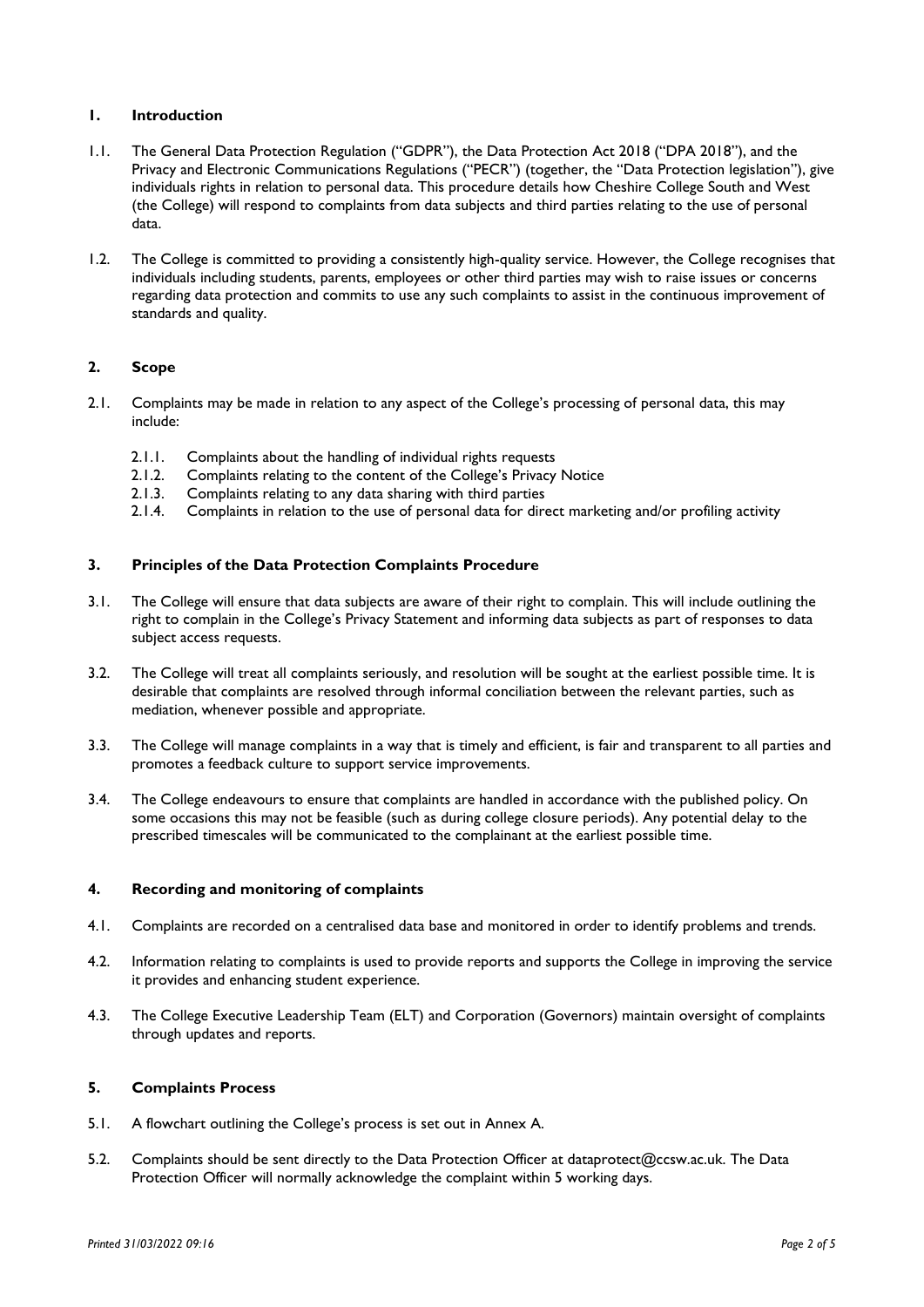- 5.3. Where appropriate the Data Protection Officer will first seek to verify the data subject's identity or third party's entitlement to the relevant information.
- 5.4. Once all identification requirements have been met, the investigation will be carried out normally within 20 working days. If further clarification is required from the complainant or more time is required for the response to be completed the College will inform the complainant prior to the original deadline. The complaint outcome will be communicated to the complainant in writing, normally by email.
- 5.5. If the complainant does not agree with the outcome, they can request a review of the decision. This request must be made within 1 month of the original decision being communicated. The decision will be internally reviewed by the Chief Finance Officer or the Principal normally within 20 working days from the receipt of the request for Review.
- 5.6. If the complainant remains dissatisfied, they can escalate their complaint to the Information Commissioner's Office (the "ICO"). Information about how to make a complaint to the ICO can be found here: <https://ico.uk/make-a-complaint/>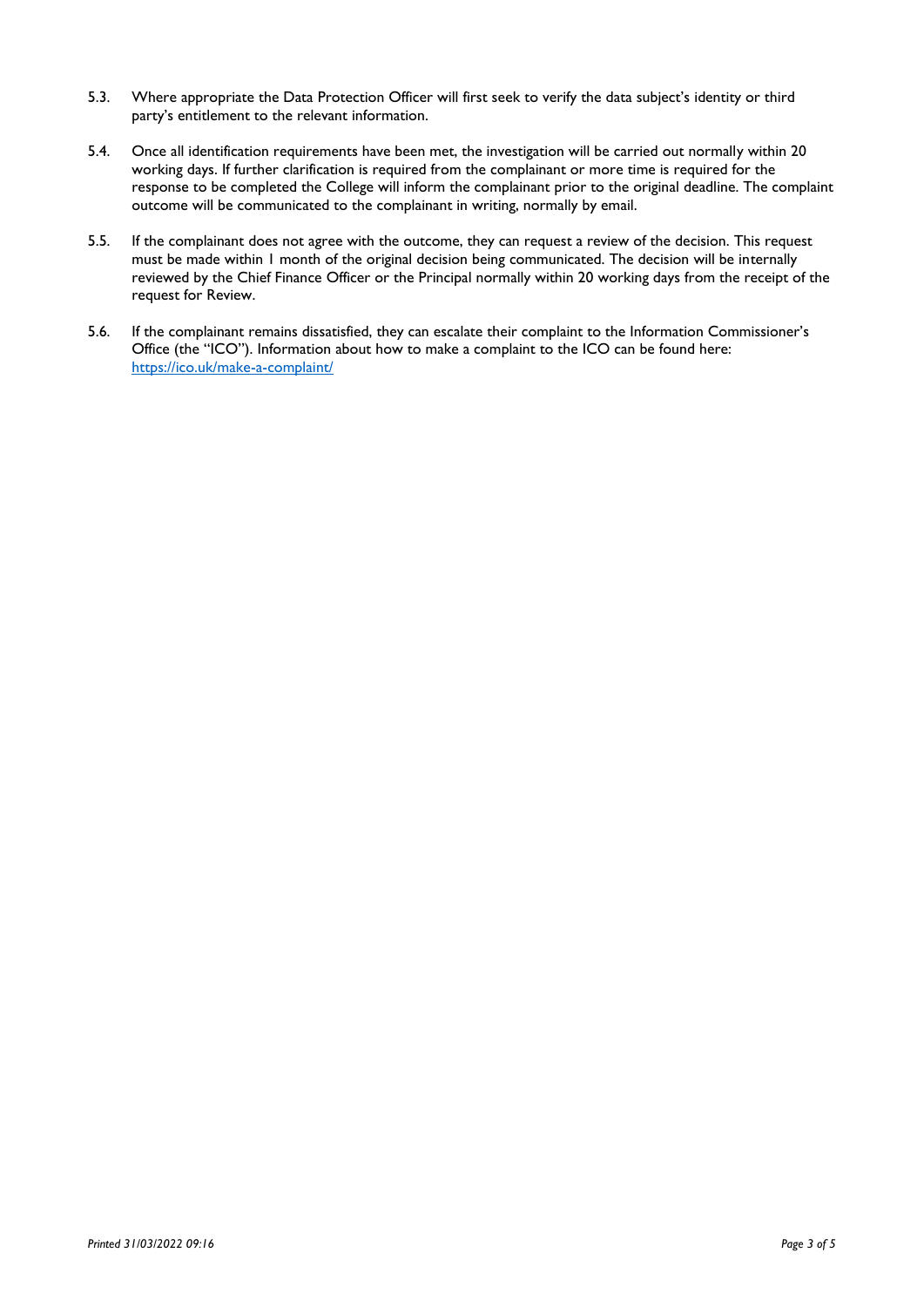# **Annex A. Data Protection Complaints Diagram**